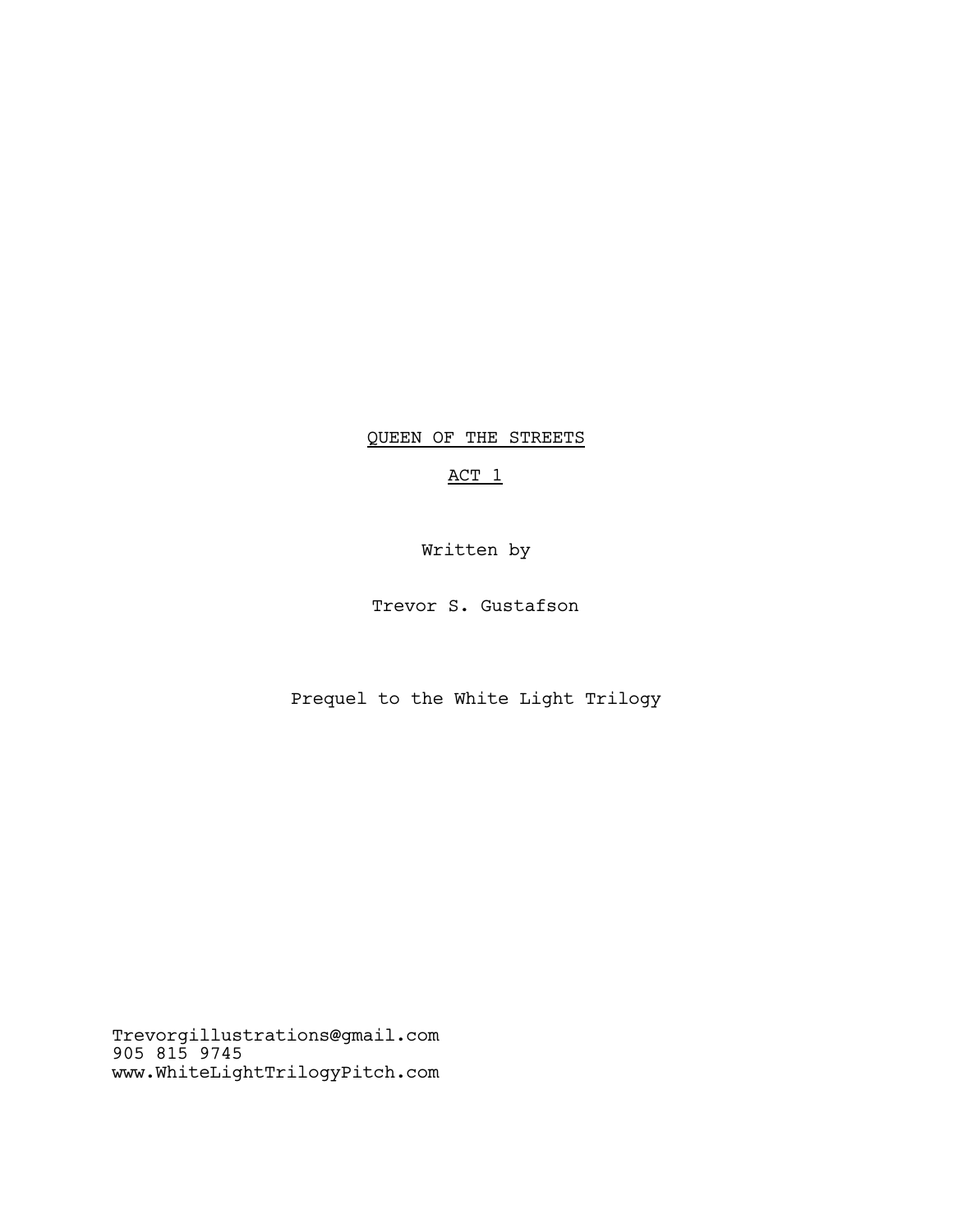FADE IN:

EXT. CITY STREETS - AFTERNOON

KITTY, 15 years old, Asian complexion, is TALKING TO CAMERA.

She has a terrible STREET-PUNK HAIRCUT, some of it dyed BLUE. SAFETY PINS hold her clothes together. She is FILTHY.

KITTY

My mother was abusive. Psychotic. So, I figured I could either live with an abusive, psychotic person, or I could live out here. Take care of these kids. I'm a better mom to these kids out here than my own mom ever was to me. And I'm only 15.

EXT. CITY STREETS - AFTERNOON

RAT BOY, 13 years old, Caucasian, is TALKING TO CAMERA.

He is SICKLY LOOKING, dangerously underweight and pale. He is also FILTHY, his street-style clothes SCRUFFED and TORN.

> RAT BOY Dad's in the pen. Got pinched a year ago come September. Burglary. Perjury. Contempt of Court. Aggravated Assault causing bodily harm. 15 years. He said 10 if he gets good behavior, but that's not gonna happen. He also said he'll take care of me when he gets out.

He looks away.

RAT BOY (CONT'D) But he's a liar.

EXT. CITY STREETS - EVENING

SCUSE, 13 years old, Caucasian, is TALKING TO CAMERA.

He is dressed in second-hand skateboard fashion, also quite FILTHY and unkempt. He is growing a weak TEEN MUSTACHE.

> (MORE) SCUSE My folks were junkie's, eh? So they gave me up.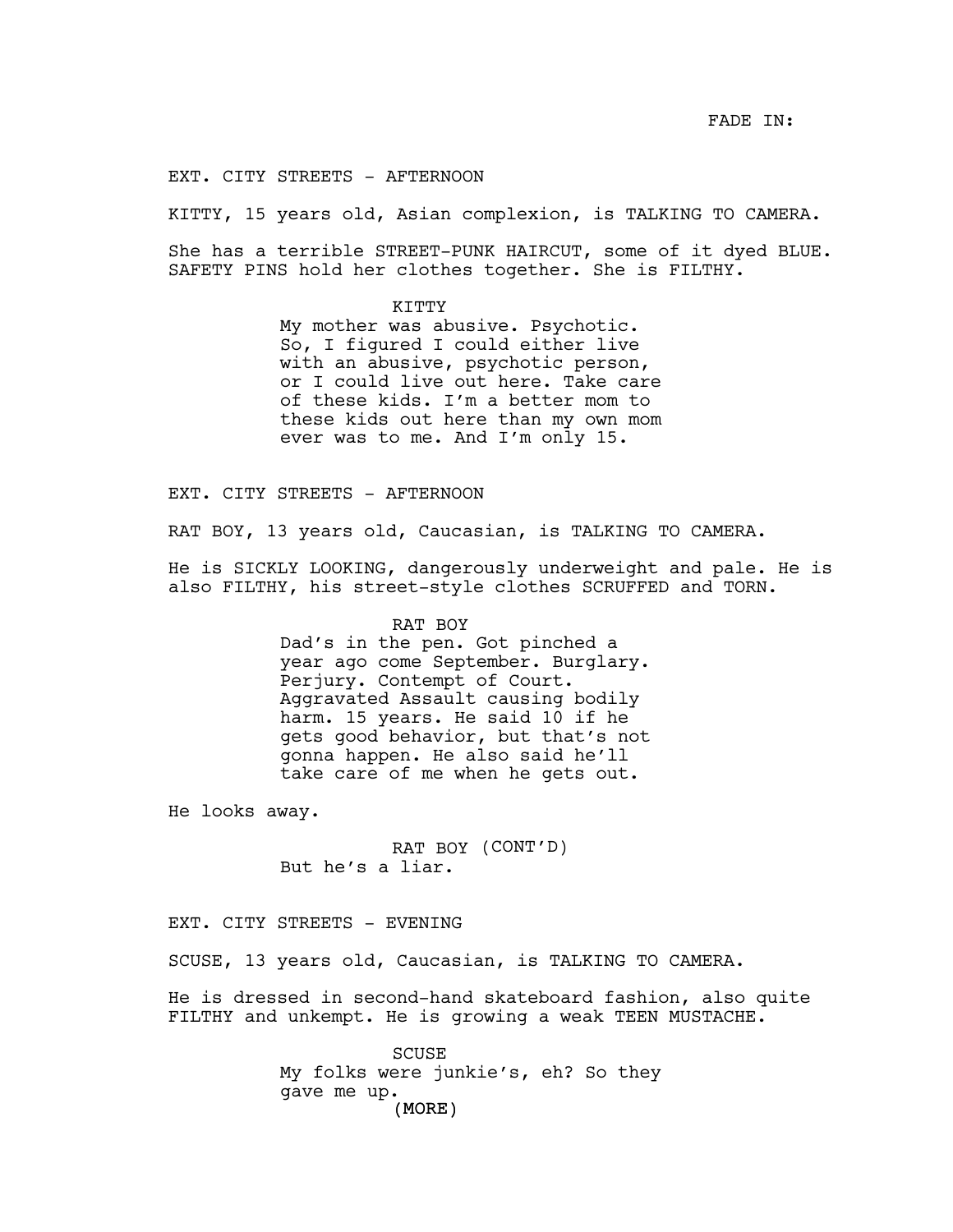### SCUSE (CONT'D)

But they were like, junkies when I was still in her belly, right? So I was kinda like, born an addict, like in my genes or something? So it's not my fault. Right?

### EXT. CITY STREETS - AFTERNOON

FRISKO, 12 years old, First Nations, is TALKING TO CAMERA. She is OVERWEIGHT, with several BAD TATTOOS visible.

> FRISKO I been on the streets since I was 7. Best move I ever made. Passed from home to home a bunch of years. But no one ever really gave a crap. So here I am.

# INT. EMERGENCY ROOM - NIGHT

A DARK HALLWAY, all lights are OFF. QUIET.

*YOUNG GIRL'S VOICE Some stories just don't have happy endings. Some don't have nice beginnings.*

CAMERA moves slowly down the hall. A COLD LIGHT is up ahead.

*YOUNG GIRL'S VOICE* (CONT'D) *Some kids will never discover that their real parents are superheroes, or get their fairy godmothers to help them to the Ball, or marry Prince Charming. Some lives just have too much raw trauma to deal with, and no amount of sugarcoating will make a difference.*

The CAMERA continues to move towards a DIMLY LIT ROOM in the Emergency wing of a HOSPITAL.

Inside is JULIE, 6 years old, curled up in a corner in a FETAL POSITION.

> *YOUNG GIRL'S VOICE* (CONT'D) *Some stories... are maybe better to forget.*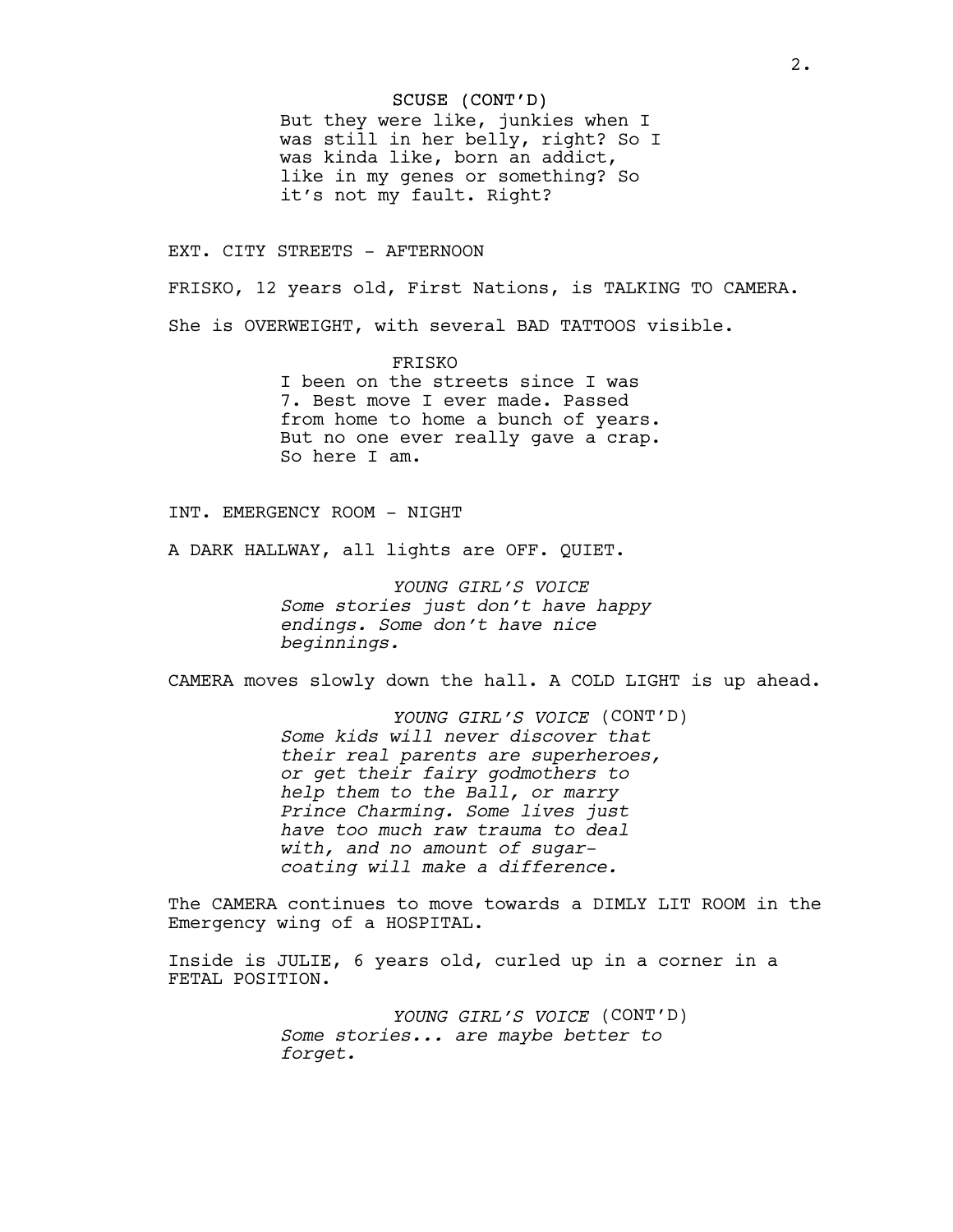Her hair has been all CUT OFF. She is wearing some simple pants and a hoodie, both too big for her, and some taped-up sneakers.

She ROCKS BACK AND FORTH mechanically, holding her head with both hands.

*SUPER: CANADA, 1988*

Some PEOPLE are CHATTING quietly outside the room;

An emergency TRIAGE NURSE, holding a clipboard.

NUALA, a woman in her late 20's of Caribbean complexion.

DR. HUMPHRIES, a woman in her late 30's of Caucasian complexion, wearing GLASSES.

And MARIANA COSTA, a woman in her late 40's of Spanish/Latina complexion.

> TRIAGE NURSE Are you the one who brought her in?

> > NUALA

Yes.

TRIAGE NURSE And - I'm sorry - who are you?

MARIANA COSTA Mariana Costa, from Child Protection Services. I work for the City.

TRIAGE NURSE Great. Thank you for coming. This is Dr. Humphries, the resident psychiatrist on shift tonight.

MARIANA COSTA Pleased to meet you.

They all look at Julie, still clutching her head in a fetal position in the corner of the dimly lit room. She is rocking less violently now, but still trembling frightfully.

> TRIAGE NURSE The doctor has gone home for the night, but he examined her and physically, no major causes for concern.

(MORE)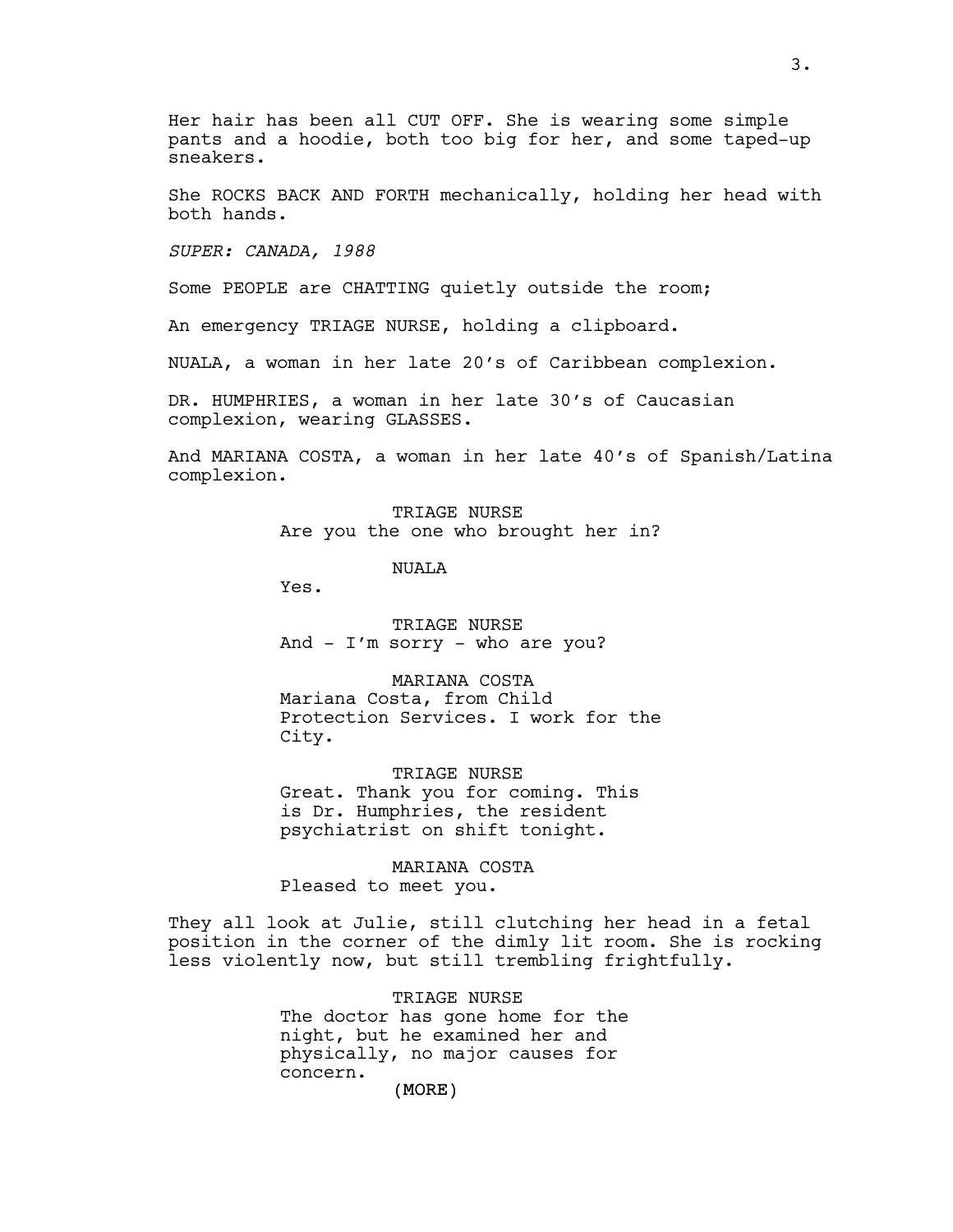### TRIAGE NURSE (CONT'D)

Accelerated heart rate, a few bruises, a small scar on her cheek, but no major injuries, bruises, or lacerations.

#### DR. HUMPHRIES

Psychologically however, she's clearly a victim of recent trauma of some kind. She's extremely uncomfortable with anyone getting close to her, it's made treating her quite a challenge to be honest. I'm going to recommend we give her something to sedate her, keep her here for the night.

MARIANA COSTA Of course, Doctor. How can I help?

#### DR. HUMPHRIES

Well she has no ID, so until we can identify her, we may have to put her under your care in the morning once she has been cleared.

MARIANA COSTA Of course, I'll do what I-

DR. HUMPHRIES Oh, here we go!

DR. MILTON arrives, an intelligent looking man in his 50's, some PAPERS in hand.

> DR. MILTON Found her! This is a missing child from almost a year ago! Physical descriptions, birthmarks etcetera match exactly.

TRIAGE NURSE Oh that's wonderful. This is Mariana Costa, Child Protection Services.

Dr. Milton hands the papers to Mariana Costa. She scans them.

MARIANA COSTA I remember this girl. She was in our program, I was arranging a new foster family for her when she disappeared. It's really her?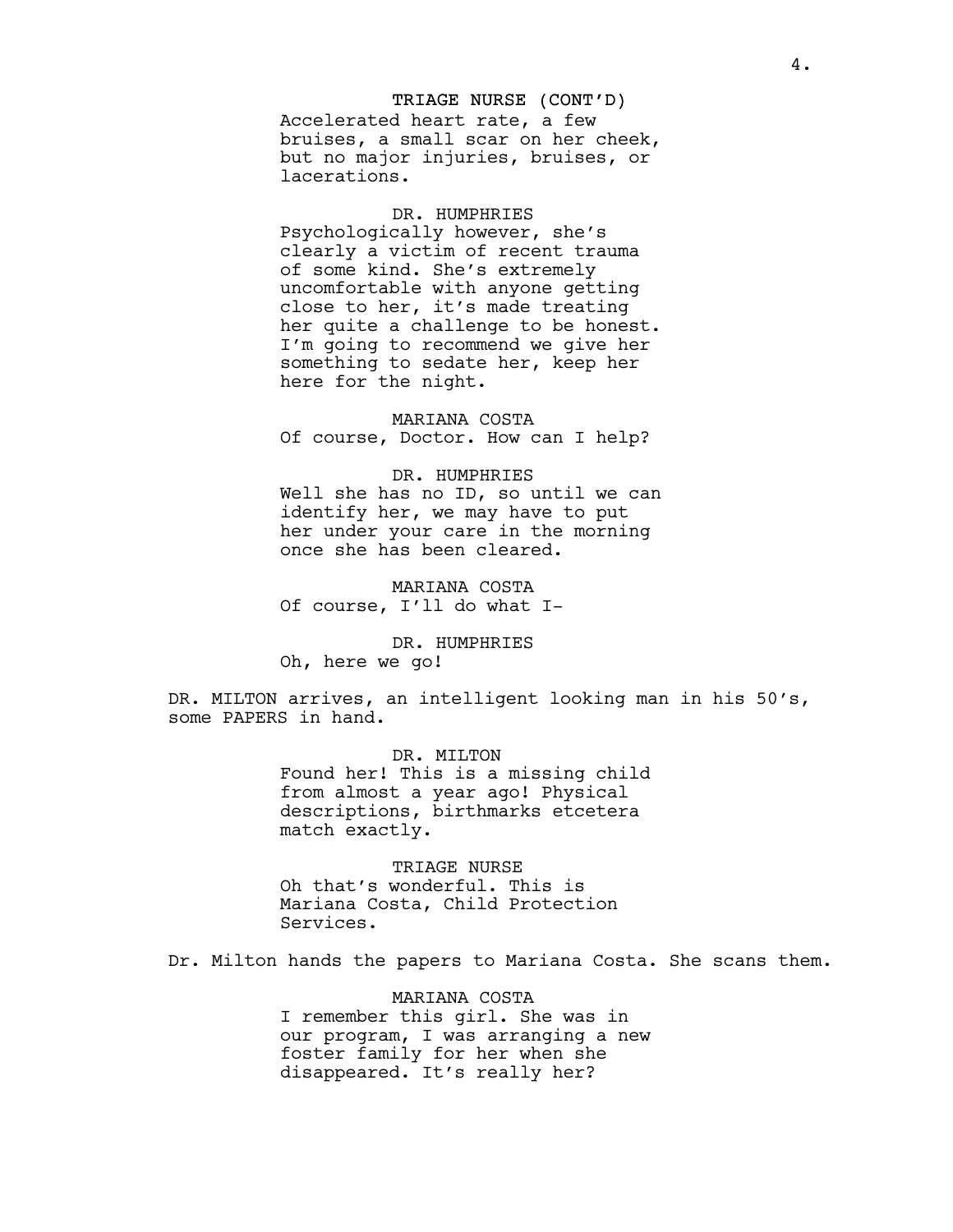DR. MILTON Physical descriptions match exactly.

They all look back to Julie in the dimly lit room, but Julie is GONE.

EXT. HOSPITAL - NIGHT

Julie ESCAPES from the hospital, running frantically, bumping into things as she tries to move as fast as her little legs can carry her. Her oversized pants keep slipping down, but she manages to keep them up.

Two SECURITY bust out of the doors, followed by an alarmed Nurse, Nuala, Mariana Costa, and Dr. Humphries.

But Julie is nowhere to be found.

EXT. CITY - NIGHT

Julie is RUNNING in panic, TOWARDS THE DARKNESS.

EXT. CITY RIVERSIDE - NIGHT

Julie scrambles past some DUMPSTERS into some TREES and BUSHES.

She soon arrives at the edge of a RIVER, but CRASHES into a CHAIN LINK FENCE that she did not previously see. She tries to claw through or find a way around, but to her horror the fence spans in both directions as far as she can see.

Julie CRUMPLES up against the fence and some GARBAGE, holding her head in both arms. She begins to ROCK BACK AND FORTH again, when she HEARS LAUGHING.

She FREEZES.

More LAUGHING; friendly, casual.

Julie cautiously starts moving TOWARDS THE VOICES.

EXT. JERRY THE BUM'S RIVER HIDEOUT - NIGHT

A small SHACK made of plywood and junk. Some stuff to sit on, and a small FIRE PIT made of rocks and broken concrete.

JERRY THE BUM, a completely unkempt man in his 70's, is trying to light the fire, unsuccessfully.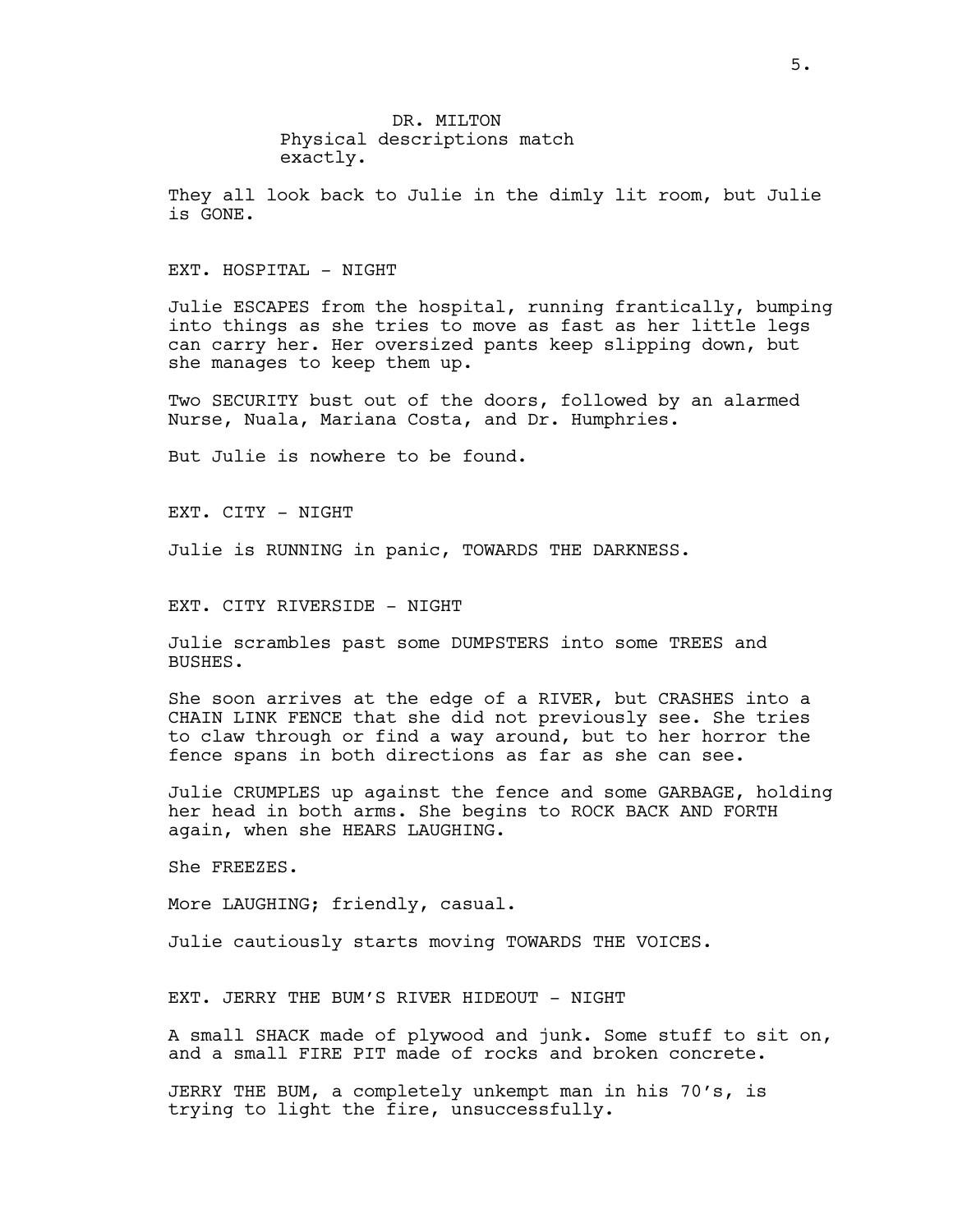WAR VET WALLY, a somewhat more presentable man in his late 50's, STANDS nearby, DRINKING from a bottle in a BAG.

A SHOPPING CART is parked crookedly next to the shack. They continue LAUGHING.

> JERRY THE BUM Sonofabitch it was funny. He didn't even make it over the finish line!

WAR VET WALLY These kids don't know everything they think they do.

JERRY THE BUM Ain't that the truth.

War Vet Wally takes a DRINK. Julie CREEPS closer, SPYING through the holes in the fence.

> WAR VET WALLY Who's there!!??

They cock their ears. Silence.

WAR VET WALLY (CONT'D) D'jyou hear somethin'?

JERRY THE BUM Come out, ya varmint!

Suddenly JUDO PHIL, a casual man in his 60's, JUMPS OUT from the darkness.

> JUDO PHIL AAAAAARRGGGGG!!!!!!!!!!

Jerry the Bum and War Vet Wally FLINCH TERRIBLY, but suddenly try their best to deny their reaction. Judo Phil LAUGHS HARD.

> WAR VET WALLY Judo Phil. How ya doing, brother?

JERRY THE BUM I heard you comin. I just didn't say anything cuz I wanted to see Wally here jump.

They all CLASP HANDS and give manly HUGS like old friends.

JUDO PHIL Party tonight, gentlemen?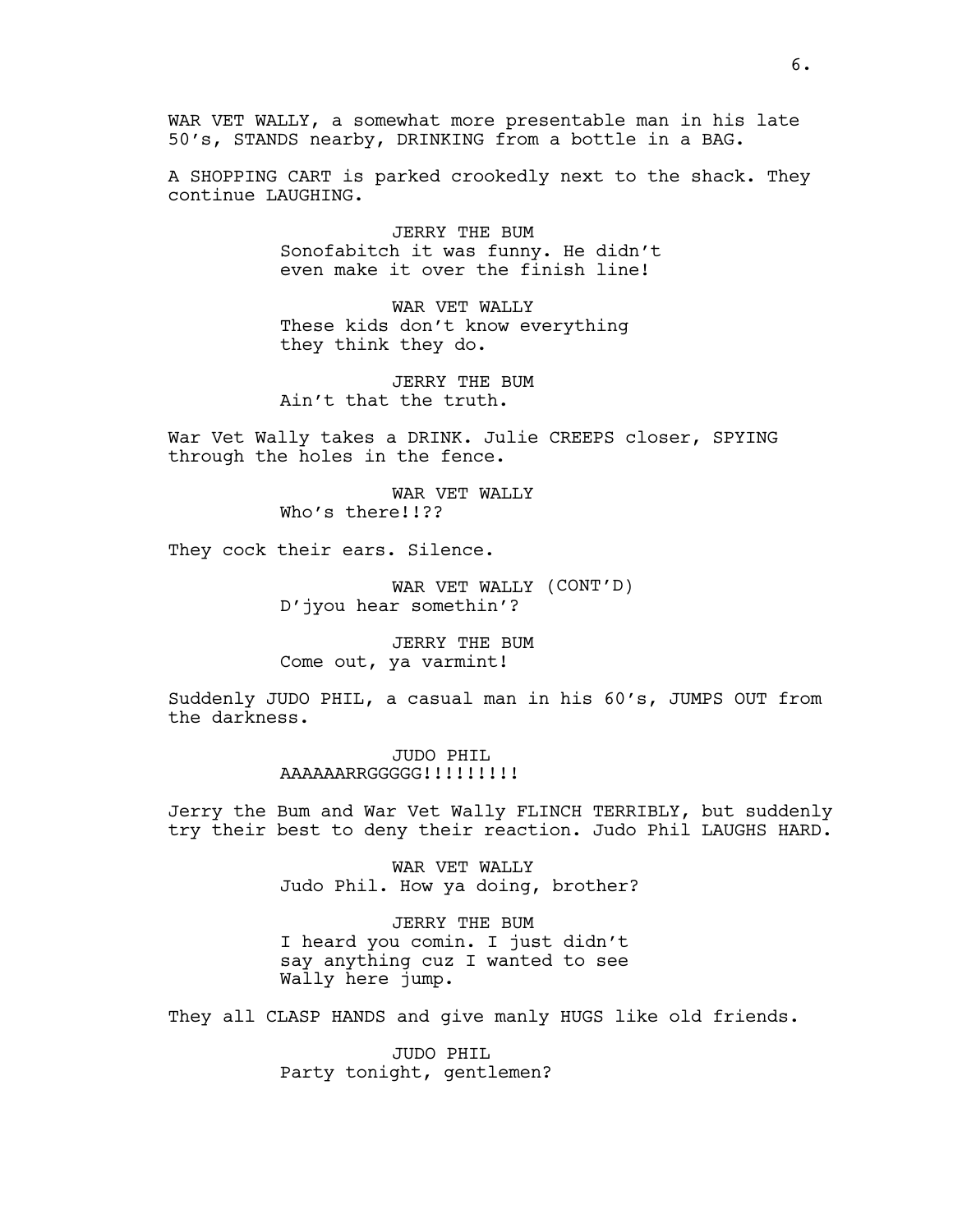# JERRY THE BUM You know it. Looka them stars!

Indeed, it is a CLEAR NIGHT SKY, for city standards.

WAR VET WALLY What's shakin, old man? You got some stuff for us tonight?

## JUDO PHIL

Do I.

He digs out a small leather MEDICAL CASE from his pocket.

JUDO PHIL (CONT'D) You guys really want to enjoy those stars tonight?

He puts a SMALL VILE of clear LIQUID on the makeshift table.

JERRY THE BUM What's that?

JUDO PHIL That my friends, is Tetrahydro quatra-phosphoralox-N-7- diethylmeta-tryptamine number 11. I think I finally perfected it.

Jerry the Bum and War Vet Wally's eyes WIDEN.

JUDO PHIL (CONT'D) 'Sunshine' for short. The actual chemical structure of it, well it kind of looks like a sunshine.

Judo Phil draws a little sunshine in the air. Jerry the Bum and War Vet Wally are INTRIGUED. Judo Phil opens another small leather medical case with a lab-quality DROPPER.

> JUDO PHIL (CONT'D) I've tested it myself. Twice. Highly hallucinatory.

He FILLS THE DROPPER with a SINGLE DROP from the vile.

JUDO PHIL (CONT'D) But I need some guinea pigs. You know, for proper evaluation.

JERRY THE BUM How long does it last?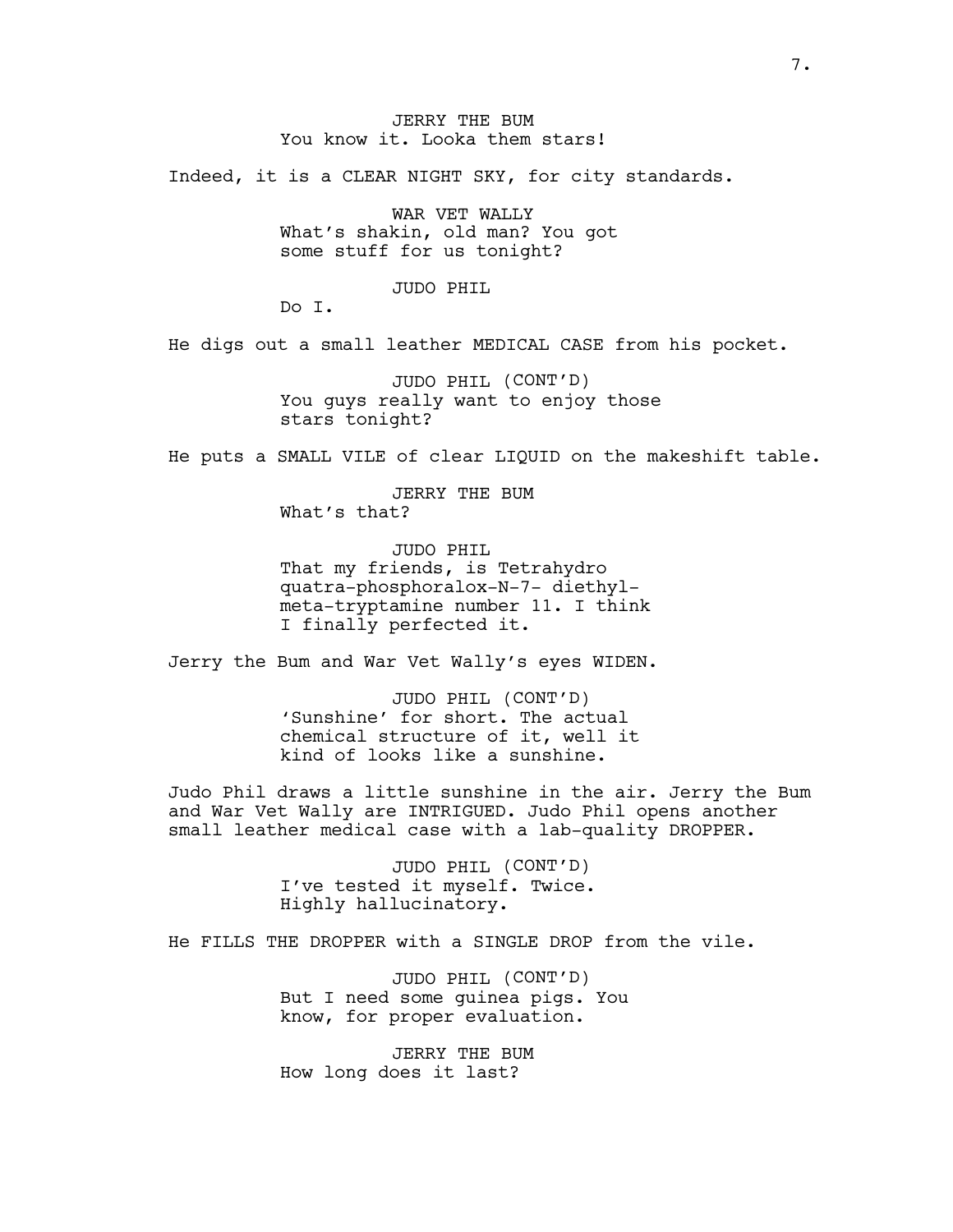## JUDO PHIL

Two, three hours max. But it's powerful as heck. This is the most potent compound I think I've ever made. Just one drop is more than enough, trust me on that one.

WAR VET WALLY Will it make me forget my ex-wife?

They LAUGH HARDER. Julie continues SPYING.

JUDO PHIL Buddy, just one drop of this stuff, and you'll forget what friggin' planet you're from.

WAR VET WALLY OK let's do it. You in, Jerry?

JUDO PHIL Hey, where did I put the vile?

Judo Phil looks around frantically.

JUDO PHIL (CONT'D) The little vile! Where the hell is it? There's enough in there to take out an army!

Suddenly they spot JULIE, holding the OPEN VILE.

JERRY THE BUM Hey look, that little kid's got it!

JUDO PHIL Holy moly! Hey kid, put that down!!

But Julie DRINKS THE WHOLE THING.

JUDO PHIL (CONT'D) Holy moly. Oh God, kid... you need to come with me, OK? Please?

But Julie RETREATS as he moves closer. Her PUPILS begin to distort wildly. Julie starts LOOKING AROUND, a CURIOUS expression on her face.

JUDO PHIL (CONT'D)

Kid?

Julie suddenly LAUGHS OUT LOUD, and RUNS AWAY.

Judo Phil tries to RUN AFTER HER, but she is already gone.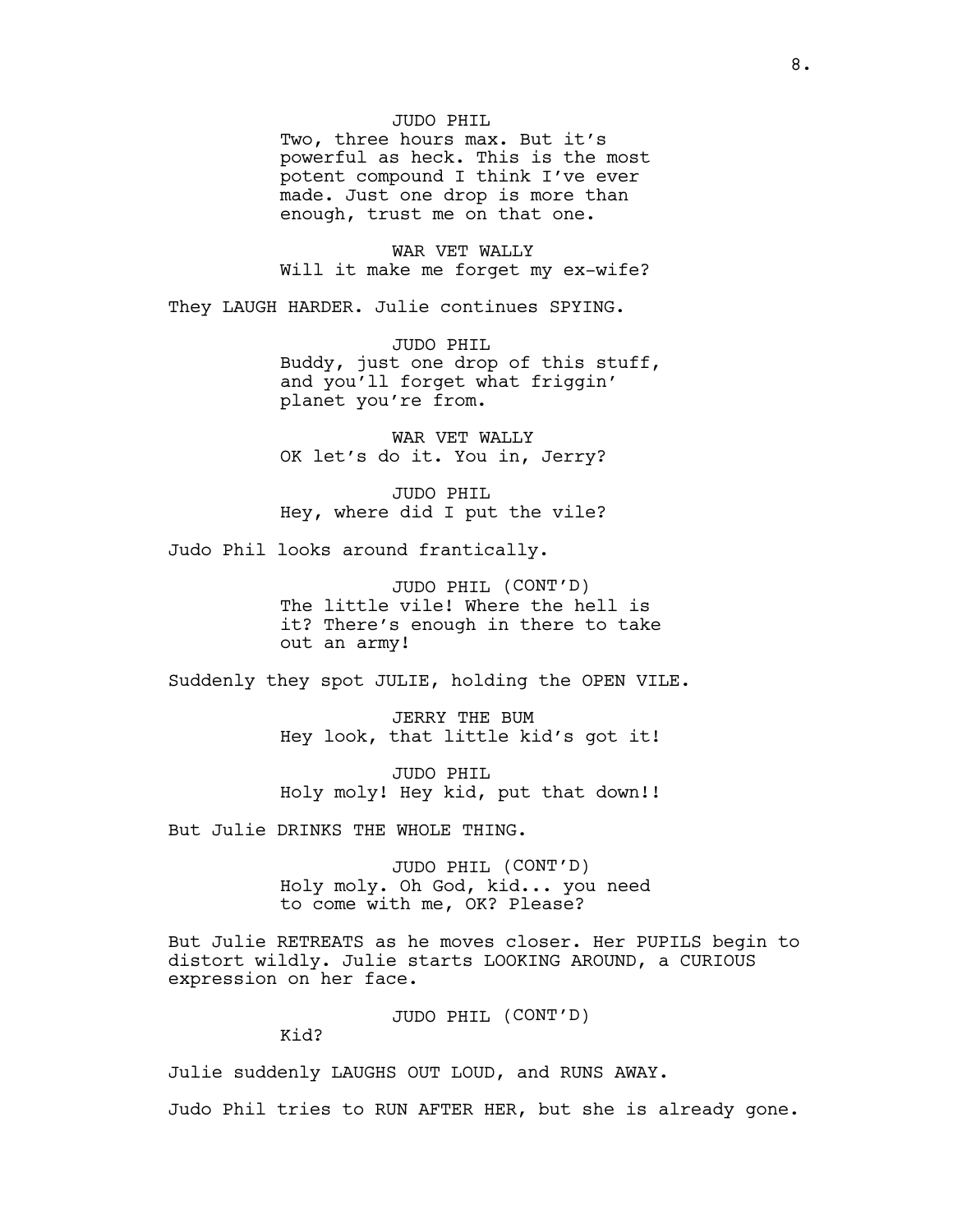JUDO PHIL (CONT'D) Kid? Kid!!!!!

EXT. CITY - NIGHT

Julie is TRIPPING WILDLY, the city now a spinning world of PSYCHEDELIC LIGHTS and VISUAL ODDITIES.

A HUGE SMILE is on her face, her eyes disturbingly WIDE.

# JULIE

AHAHAHAHAHAHAHAHAHAHA!!!!!! Whoa.

A TRUCK is forced to SWERVE to avoid her, CRASHING. Traffic comes to a STOP. HORNS honk.

But Julie pays no attention, as the entire city continues to come alive in a surreal living mosaic of COLORS and LIGHT, moving shapes and textures MORPHING and CHANGING before her eyes. All of it is BEAUTIFUL and AMAZING to Julie.

Then suddenly some STREET KIDS come RUNNING out of an alley, CRASHING into her. Everyone FALLS to the ground in a pile of arms and legs. One of the Street Kids spills a BAG OF BAGELS, SCATTERING them all over the pavement.

> RAT BOY What the hell??

**SCUSE** Wasn't me!!

FRISKO

Ow!

The street kids are being CHASED by a BAKER wearing an APRON. The Streetkids grab a bagel or two, and continue RUNNING.

Julie FOLLOWS, laughing as though it were a game.

EXT. ALLEYWAY - NIGHT

Kitty, Rat Boy, Scuse, Frisko, and Julie DUCK around a corner. Kitty MOTIONS for them to take cover.

#### KITTY

Shhh!!

Kitty PEEKS around the corner. Everyone else stays QUIET, dusting off their dirty bagels before taking a bite.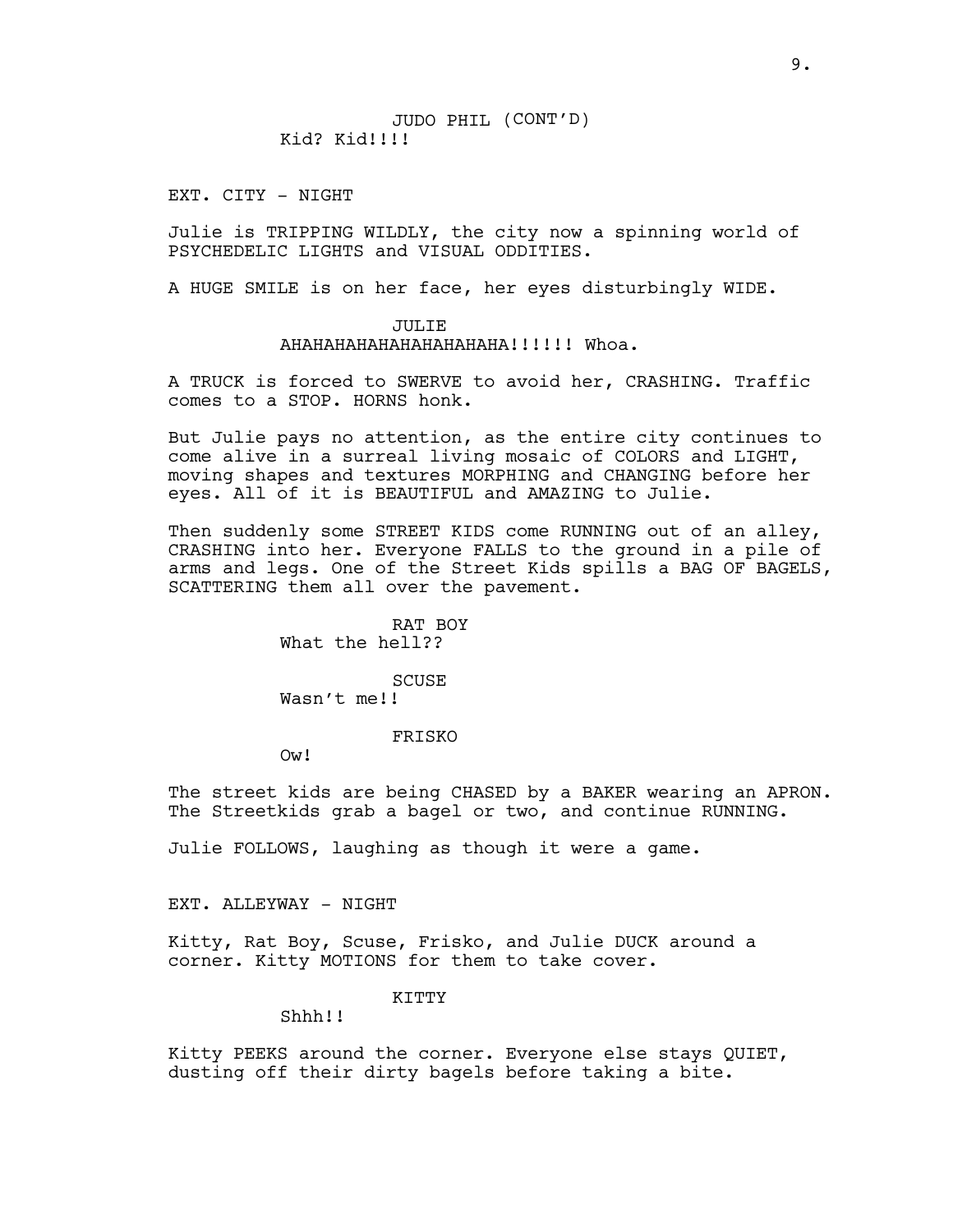Kitty dares a peek a little further around the corner. The Baker does not see them. Scuse SNEEZES. Frisko PUNCHES Scuse in the arm.

> SCUSE What? I can't help sneezes!

KITTY It's OK, I think we ditched him.

Kitty looks to Julie, sternly;

KITTY (CONT'D) You almost got us all busted there you know? Why don't you watch where you're going??

But Julie still SMILES in WONDER, looking into Kitty's eyes.

KITTY (CONT'D) Who is this kid? Any of you see her before?

They finish their dirty bagels.

RAT BOY

Nope.

SCUSE

Not me.

FRISKO Nuh-uh. She kinda looks like that girl that went missing last year, but I don't think it's her.

Julie LAUGHS again crazily, and RUNS AWAY.

KITTY Hey! Come back here!

The Streetkids FOLLOW, as she SCAMPERS off down the alleyway.

EXT. CITY - NIGHT

Through Julie's eyes, the city is A PSYCHEDELIC PLAYGROUND.

RAT BOY Where is she going??

JULIE

This way!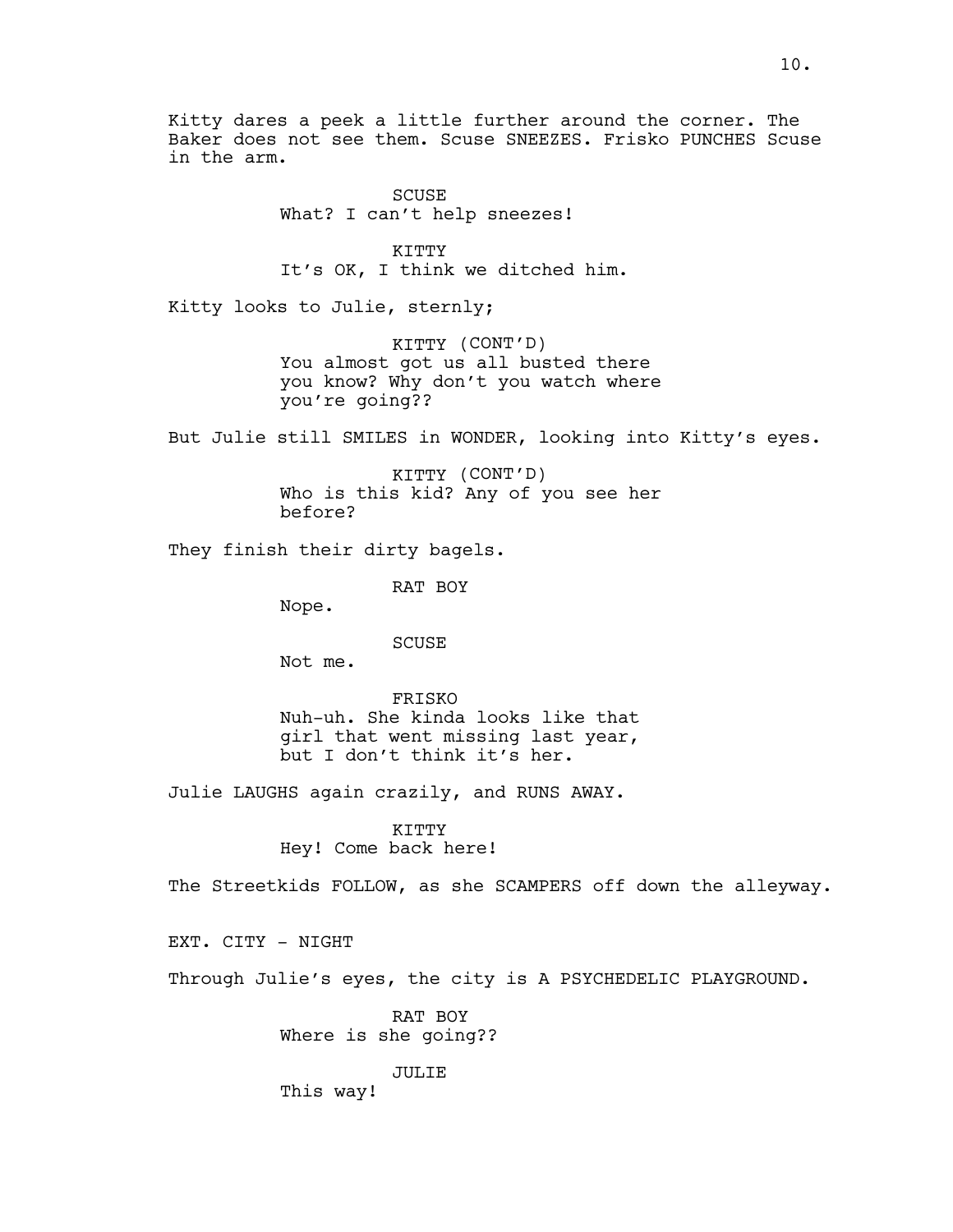Julie is CLIMBING and JUMPING off of everything she finds; curbs, walls, steps, trash bins, railings, etc. The Streetkids FOLLOW, and a follow-the-leader type game ensues.

Julie CLIMBS up on a DUMPSTER.

JULIE (CONT'D) This way!! Tricky trails!!!

She LAUGHS, and CLIMBS HIGHER up onto a LEDGE.

KITTY Hey guys? I don't think this is a good idea...

But Scuse, Rat Boy, and Frisko LAUGH, following Julie's tricky trail.

Kitty FOLLOWS reluctantly.

EXT. ROOFTOPS - NIGHT

Julie is leading them across the CHAOTIC ROOFTOPS of the city block, CLIMBING and JUMPING and BALANCING along the haphazard shapes and levels.

> KITTY I think we've gone far enough!

But Julie leads them FURTHER.

JULIE Hahahahahaha!!!!!!

**SCUSE** Come on, Frisko! You can do it!

They keep CLIMBING. Eventually, they reach the top of the HIGHEST BUILDING of the full city block. The VIEW is amazing.

SCUSE (CONT'D)

Wow!

FRISKO Holy Crapola!

But through JULIE'S EYES, it is even more spectacular.

The Streetkids and Julie just STARE at it for a while, the LIGHTS and COLORS twinkling magically.

The Streetkids are somehow getting a slight CONTACT HIGH from Julie, now also seeing some of Julie's psychedelic reality.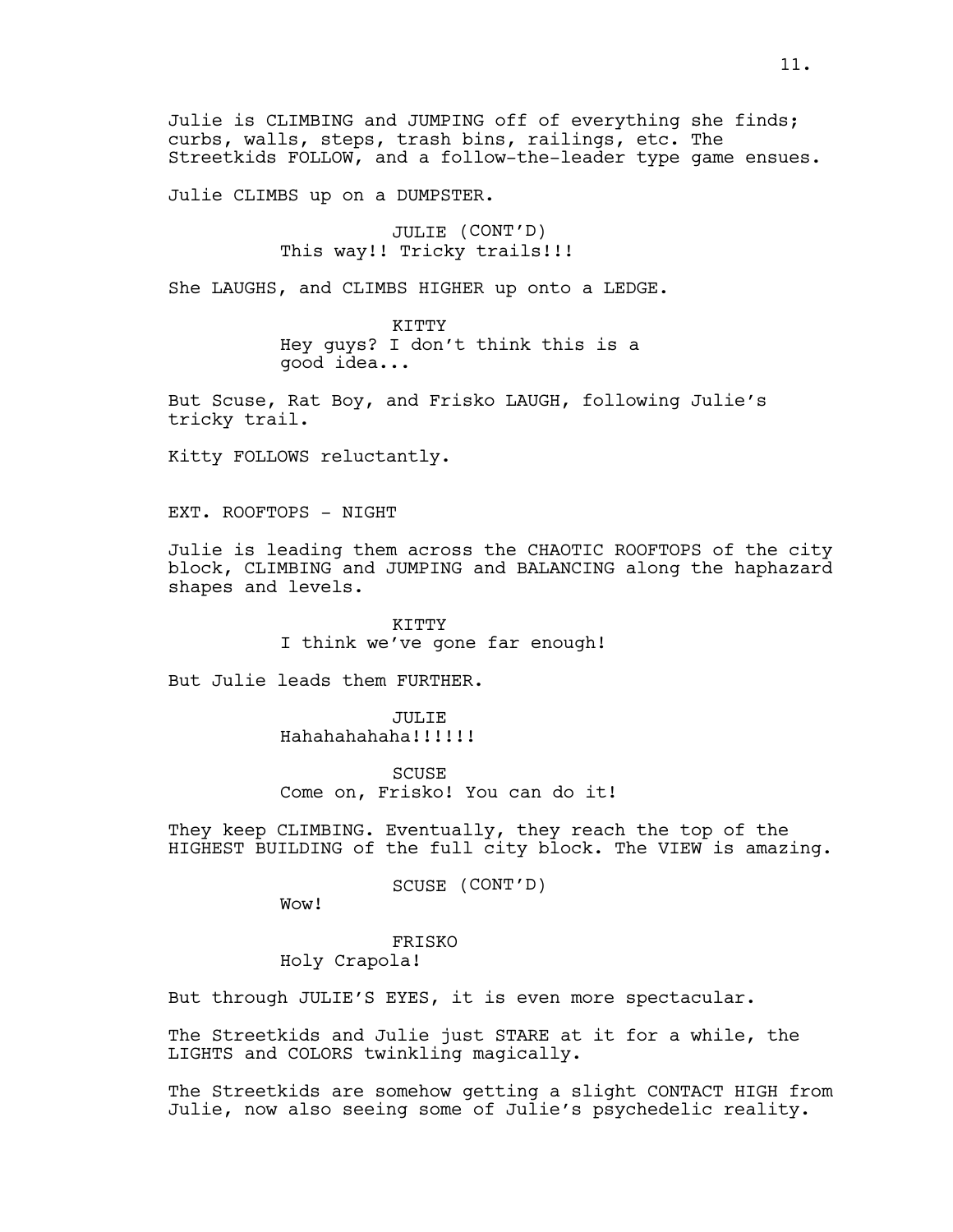Julie takes out the VILE she stole from Judo Phil. She EXAMINES it, the light and images refracting spectacularly.

There is still a TINY BIT LEFT in the vile, a few drops.

Julie pours A DROP on Rat Boy's TONGUE.

Rat Boy takes the vile and drops one more on Scuse's tongue, then shakes the VERY LAST TINY DROP onto Frisko's.

Kitty just WATCHES, concerned.

SCUSE City looks different from up here.

RAT BOY Colors are different. They're like, brighter or something.

They start to TRIP OUT.

FRISKO Ya. Definitely different.

Suddenly, Scuse BREAKS OUT LAUGHING.

RAT BOY What's so funny?

**SCUSE** You! We call you Rat Boy, but I never knew how much you actually look like a rat!

And somehow, his head has ACTUALLY BECOME a comical RAT HEAD.

RAT BOY Oh ya well you got a pancake head!

Somehow, Scuse suddenly has a hilarious PANCAKE HEAD.

#### SCUSE

Oh yeah well you're made of jell-o!

Amazingly, Rat Boy becomes GELATINOUS. They LAUGH.

KITTY What are you guys talking about? You sound like babies!

Suddenly both Scuse and Rat Boy become hilarious STREET-BABIES. They LAUGH HARD.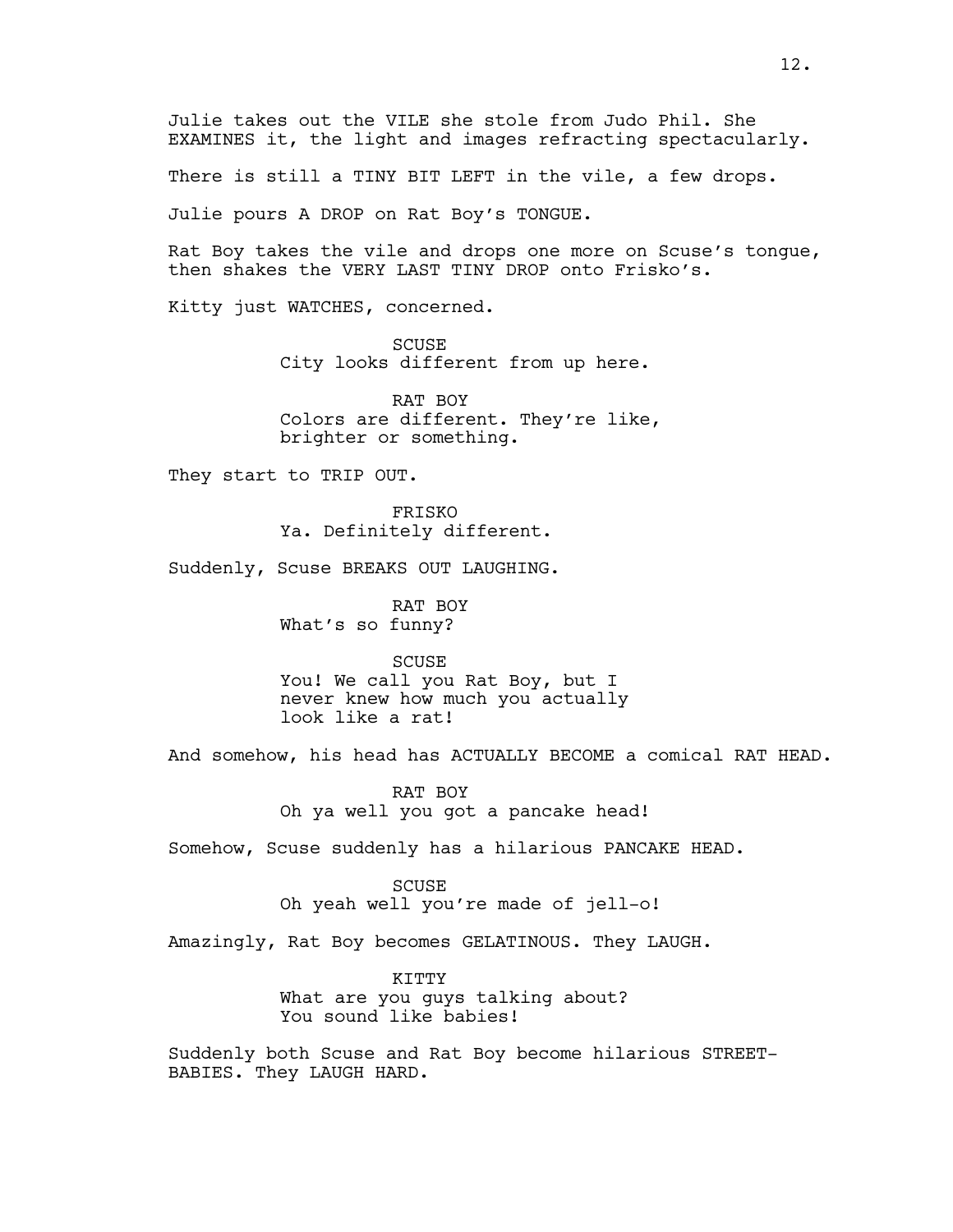RAT BOY Look at Frisko! She's a marshmallow!

Suddenly Frisko IS MADE OF MARSHMALLOWS. They all LAUGH more.

KITTY Hey - where'd Julie go?

The hallucinations VANISH, but things are still PSYCHEDELIC.

**SCUSE** There she is!

Scuse points to Julie, who is CLIMBING HIGHER.

KITTY Whoa! Julie, come down from there!

## JULIE

A slide!

They all follow Julie to the other side, facing a a MULTI-STOREY DROP. However, the drop is on a SLIGHT ANGLE, and made of REFLECTIVE GLASS, creating a deathly but visually stunning smooth SLIDE.

Julie looks down at it with dazzling, psychedelic eyes.

FRISKO

Help me up!

KITTY OK, enough fun and games. This is as high as we go.

JULIE<sup>T</sup> Fly. Ha ha ha!!!

Julie THROWS HERSELF over the edge.

# KITTY

What? No!!

Kitty GRABS Julie by the hood, but it PULLS HER OFF THE EDGE.

**SCUSE** 

Kitty!

Scuse GRABS Kitty by the ankle, but it PULLS HIM OFF TOO.

RAT BOY

Scuse!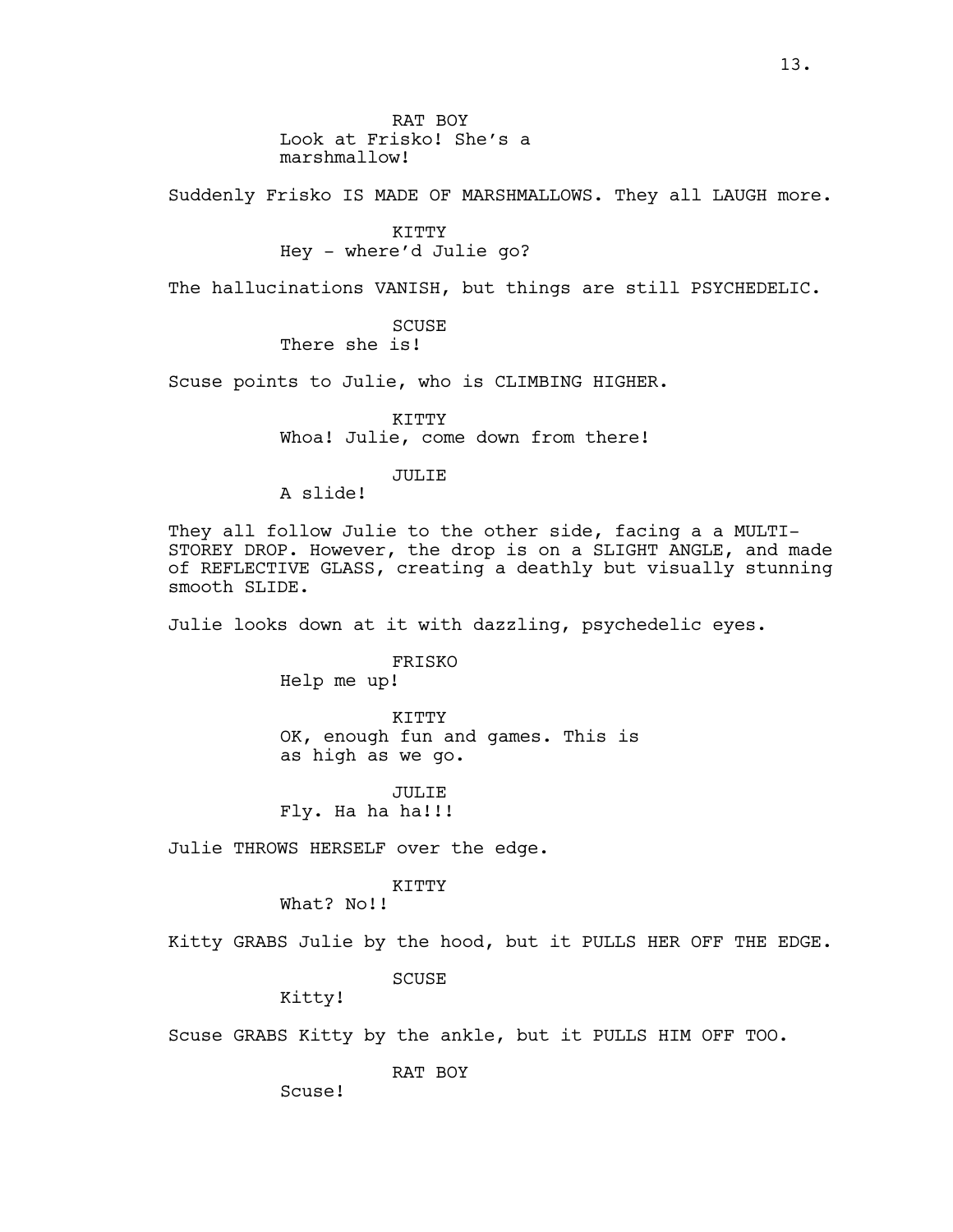Frisko does NOTHING, but Rat Boy GRABS her by the ankle, and they all SLIDE DOWN THE WALL, chained together.

# STREET KIDS AAAAAAAAAAAAAAAUUUGGGHHH!!!

# JULIE

# HAHAHAHAHAHAHAHAHAHA!!!!!!!!

At the bottom, the wall CURVES UPWARDS, which LAUNCHES them all into the air.

Time seems to STOP for a moment, and Julie and the Streetkids enjoy a temporary feeling of WEIGHTLESSNESS. They look at one another, moving in super-slow-motion, each in hilarious positions, and LAUGH.

Time RESUMES TO NORMAL, and they CRASH onto some GRASS at the base of the building.

Rat Boy and Scuse are laughing their heads off.

RAT BOY You looked like Hobo Spider-Man!

Scuse suddenly appears in a bad Spider-Man COSTUME.

# SCUSE You looked like a turtle!

Rat Boy's hoodie PUFFS UP and suddenly becomes a TURTLE SHELL.

They both laugh, and the hallucinations VANISH.

Julie RUNS OFF AGAIN, still tripping wildly.

Rat Boy and Scuse FOLLOW.

KITTY Can we please stop!???

EXT. CITY - NIGHT

The game continues, but they are all getting TIRED. The psychedelic effects are WANING.

> SCUSE Where is she taking us??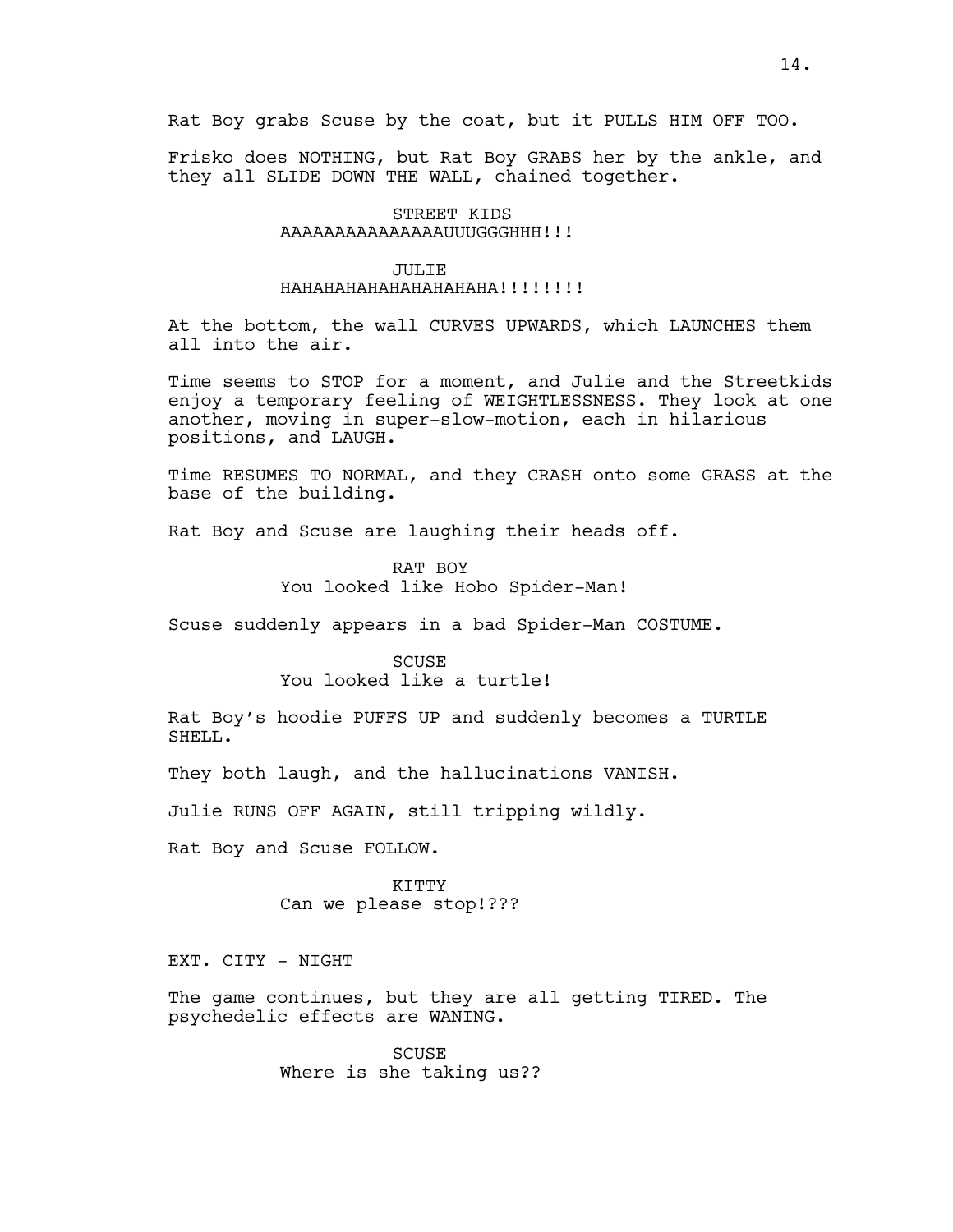She's taking us nowhere! She's barely 6 years old, she doesn't have a clue where she even is! Can we please stop this now?? Do you realize how far we are from home?

Julie finally STOPS, giving everyone a breather. She doesn't look so well, her complexion GHOSTLY.

Frisko CATCHES UP.

RAT BOY Where are we?

**KTTTY** We're close to the river.

FRISKO

That's far.

Julie sees something ORANGE behind some GARBAGE.

Indeed, there is a FOX behind the garbage. It PEEKS OUT. Julie smiles, curiously.

The fox RUNS AWAY. Julie CHASES it.

KITTY

Wait!!

EXT. RIVERSIDE - NIGHT

Julie CHASES the fox along the edge of the river.

Ahead, the fox SITS.

As Julie approaches, the fox becomes BRIGHTER and more ORANGE, until it is ILLUMINATED.

But as Julie gets closer, the fox TRANSFORMS into a SMALL CAMPFIRE at the edge of the river.

Julie looks around for the fox, but it is gone.

The Streetkids ARRIVE.

SCUSE Hey cool, a fire!

KITTY Shh! This is someone else's squat!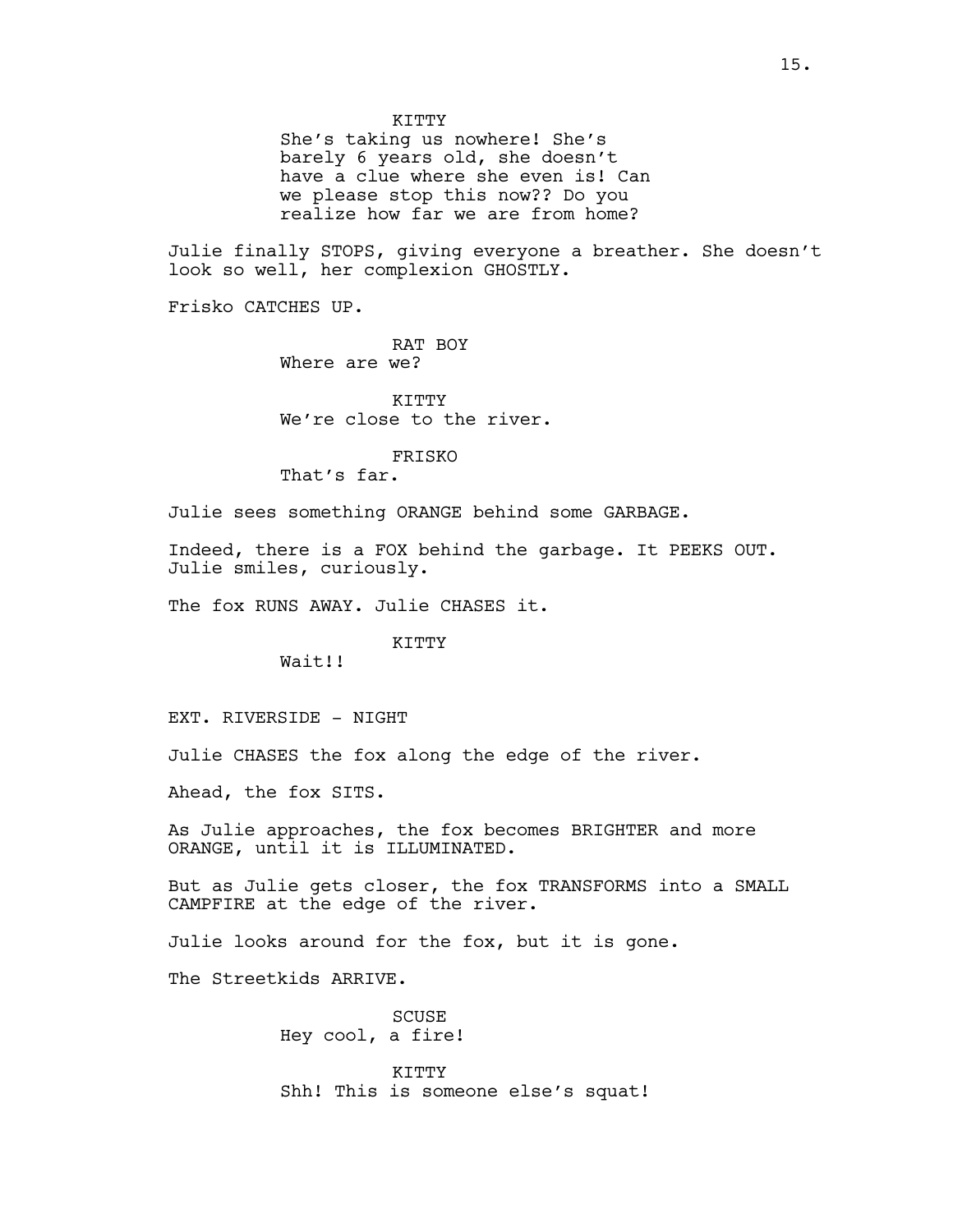They examine the area and see Jerry the Bum, and War Vet Wally, both PASSED OUT COMPLETELY. They both SNORE deeply under some blankets.

### JULIE

Warm.

Julie throws some WOOD on the fire, and CURLS UP next to it on the ground.

> KITTY Guys, what are you doing?

RAT BOY I'm sleepy, Kitty.

SCUSE Ya me too, Kitty.

FRISKO

Ya me three.

They all LAY DOWN by the fire, except for Kitty.

Julie begins to ROCK BACK AND FORTH again, slightly.

Kitty watches as Julie holds her head again with both hands, and begins to MOAN lightly.

Julie VOMITS on the ground.

KITTY She's not well. Whatever she took, she took too much. We should get back.

**SCUSE** But it's so far! The fire is warm!

RAT BOY And look at those stars!

KITTY Guys, we don't know who these old dudes are. Or what they'll do when they wake up and find us here.

Frisko STANDS UP.

FRISKO I think Kitty's right. This is the kind of place the Shadow People get you.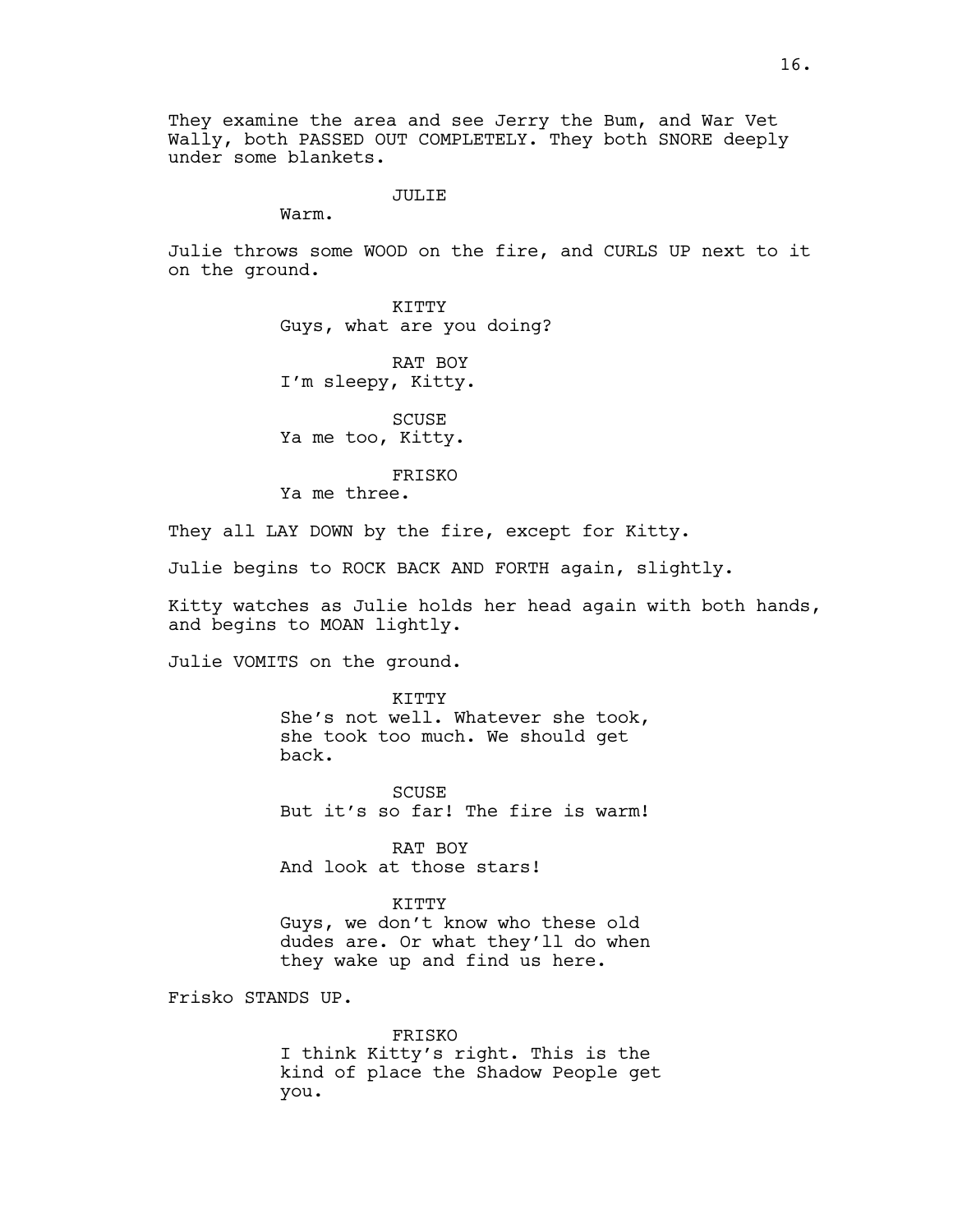RAT BOY Oh there you go again with the Shadow People. There ain't no Shadow People!

FRISKO

Is too!

KITTY Stop it! Shhhhh!!!

They look nervously to Jerry the Bum and War Vet Wally, still SLEEPING SOUNDLY.

Julie CLUTCHES HER STOMACH, in PAIN.

KITTY (CONT'D) This is not our squat. We take her back to ours.

Julie MOANS, and SHAKES more violently.

**SCUSE** She can't walk that far, Kitty.

Julie VOMITS again on the ground.

Kitty spots the SHOPPING CART parked next to Jerry the Bum's shack. She and the kids LIFT Julie INTO THE CART, and PUSH it away with Julie inside, as quiet as they can.

But Jerry the Bum WAKES UP, still looking quite WASTED.

JERRY THE BUM Whaaa? What's goin' on there? Kids?

He is barely able to focus, way too trashed to get up.

JERRY THE BUM (CONT'D) My cart! Hey! That's my lucky cart!!!

EXT. CITY - NIGHT

The Streetkids have stolen Jerry the Bum's SHOPPING CART, carrying Julie inside, who is SLEEPING in a fetal position, ROCKING slightly.

Kitty pushes the cart. Rat Boy and Scuse walk up ahead. Frisko is falling behind. They all look exhausted.

> RAT BOY Pancake head.